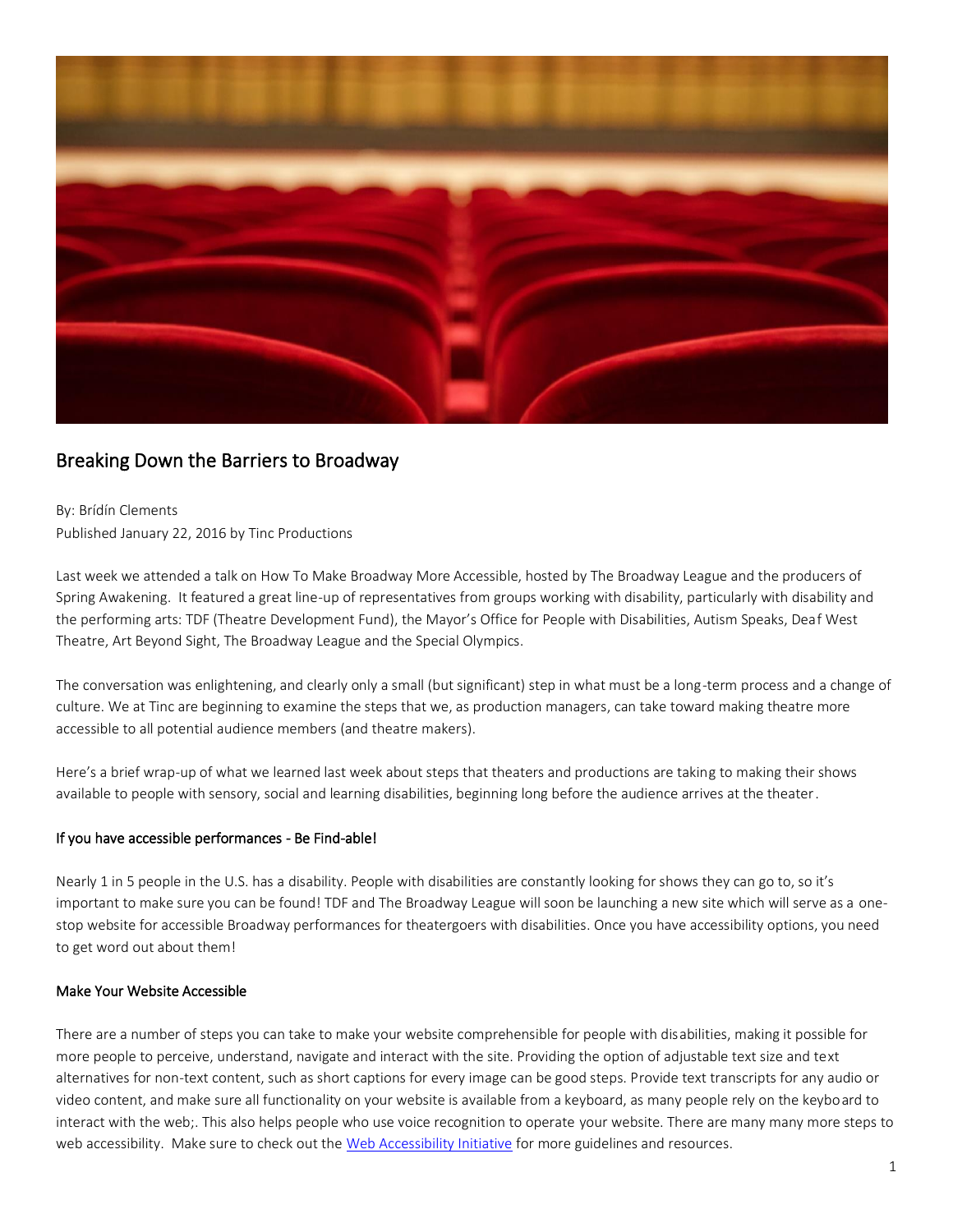# Provide Information About the Theatre

When people are looking to buy tickets, make sure to provide details that may make their time at the theatre easier. This goes beyond simply knowing that there is wheelchair seating and assistive listening devices available. Some of the other questions you can answer are… How accessible is the theater? Is there an elevator or an escalator? How many bathrooms are there and how wide are the doors? Where is the parking lot and how far from the entrance is it? How many entrances are there, where are they located and how wide are the doors? Is the Box Office counter wheelchair accessible?

Some theatres are going into even more depth by providing walkthroughs of the process of theater going so people and their caregivers can know exactly what to expect. Here is a sample "social narrative":

When I arrive, the doors will most likely be closed. I may have to stand in line and wait for the lobby to open, at which point someone *will be there to direct me towards the ticket taker. The theater uses a scan system to take tickets so I will get your entire stub back. They will point out where the bathrooms and refreshments are. We may take beverages into the theatre with us. The ushers will direct you to the door closest to your seat. At the door, an usher will ask to see my ticket so they can see which seat I have. They will then give me a program, return my ticket, and will walk me to my seat.* 

# Provide Information About the Show

TDF is one of the groups leading the movement to making theatre accessible to individuals with autism. For theatergoers with cognitive disabilities, the experience of seeing a show can be enhanced by having some context ahead of time. A simple step is making the Playbill available ahead of time, digitally. Other helpful resources the show can provide are a character guide, recordings of the music, pictures of the various settings, and a synopsis of the show.

One of the speakers on the panel spoke about how much getting a behind-the-scenes tour can affect the theatergoer's experience, giving them the chance to understand how things were arranged onstage.

These are just a few of our initial take-aways on what steps we, the theatre community can take to make theatre accessible. We have a ways to go, and the first steps challenge preconceived notions about behavior, culture and thinking. It may simply be a problem of awareness or fear of what we don't know or understand. We are eager to continue this conversation and take the time to learn about what we can do.

What are you doing to help make theatre more accessible?

Did we miss anything? We're eager to continue the conversation; Leave us a comment or tweet @tincprod.

Resources:

TDF Autism Theatre Initiative: Planning Guide for Theatres <https://www.tdf.org/emailimages/TAP/ATI/ATIPlanningGuide.pdf>

The Kennedy Center: Sensory Friendly Programming for People with Social & Cognitive Disabilities, A guide for Performing Arts Settings <https://www.kennedy-center.org/accessibility/education/lead/SensoryGuidebook.pdf>

Theatre Access NYC - new website being launched this month by The Broadway League & TDF <http://theatreaccess.nyc/>